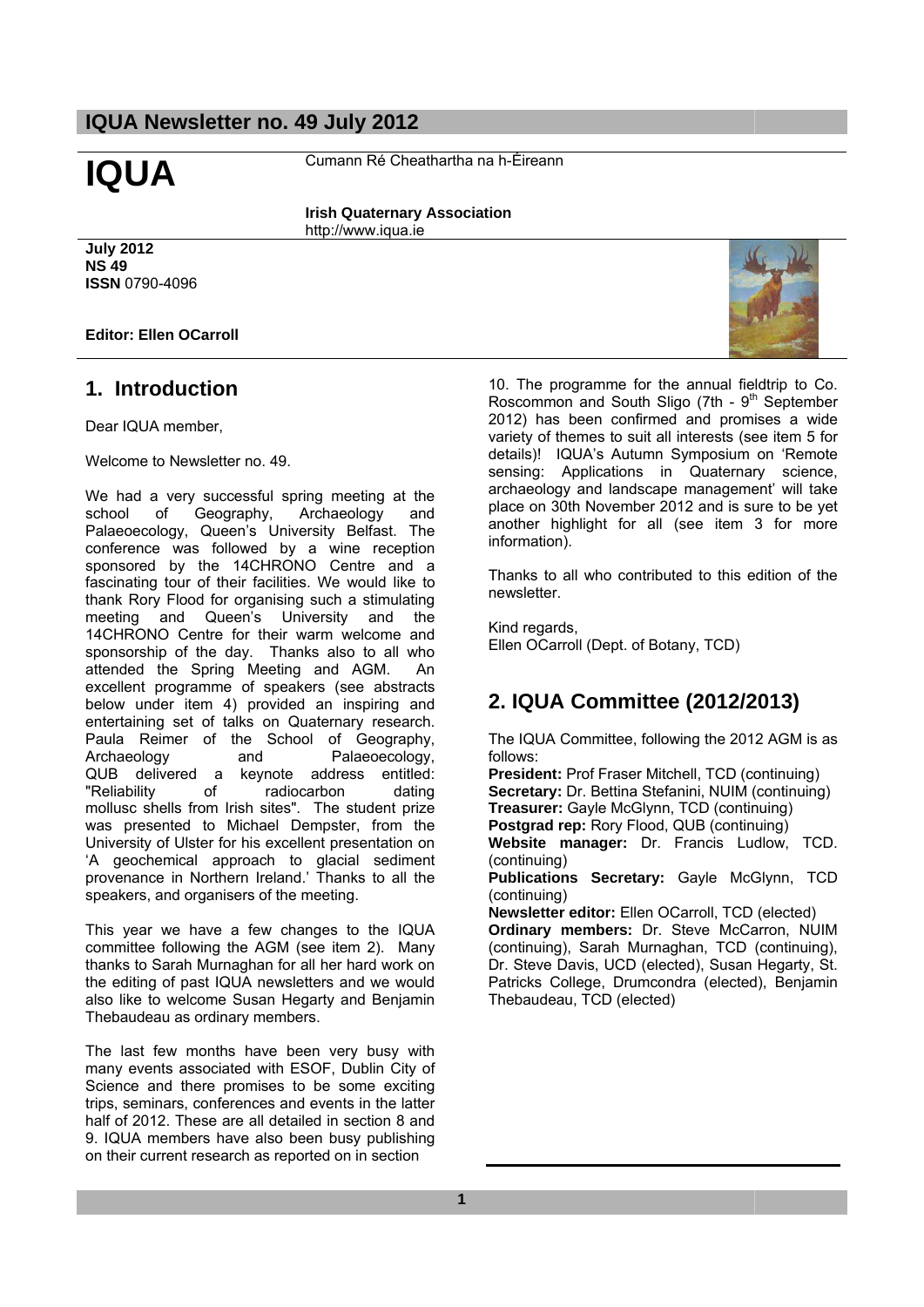# **3. IQUA Autumn Symposium 2012**

**IQUA Autumn Symposium 2012:** 

**Remote sensing: Applications in Quaternary science, archaeology and landscape management.** 

Venue: Geological Survey of Ireland Lecture Theatre, Ballsbridge, Dublin 4. Date: Friday 30th November 2012

This autumn's meeting is on "Remote sensing: Applications in Quaternary science, archaeology and landscape management" and will include presentations on both terrestrial and airborne geophysical survey, LiDAR in management contexts and satellite imagery. Speakers will be from a variety of settings, including private sector (Kevin Barton - LGS), Paul Gibson (NUI Maynooth; Discovery Programme), Michael Sheey (Tellus Project, GSI) and public sector Conor Galvin - OPW). The keynote address will be presented by Prof. Michael Doneus, Director of the Vienna Institute of Archaeological Science and Deputy-Director and Key-Researcher at the Ludwig Boltzmann Institute for Archaeological Prospection and virtual Archaeology. All queries and suggestions should be directed to Steve Davis (stephen.davis@ucd.ie) or Bettina Stefanini (stefanb@tcd.ie).

# **4. IQUA Spring Meeting and AGM 2012**

The Spring Meeting and AGM was held on Saturday the 14th of April, 2012 in the School of Geography, Archaeology and Palaeoecology, Queen's University Belfast. The meeting was well attended and Prof Paula Reimer keynote talk ('"Reliability of radiocarbon dating mollusc shells from Irish sites".) was very well received and provided much insightful discussions afterwards. Talks covered a broad variety of topics, and included presentations on environmental change and ecological responses to climate change from many areas of the world including the Virunga volcanoes in the Albertine Rift, central Africa, South America and North west Ireland. Talks on the large glacio-tectonic raft of Carboniferous Limestone in Killala Bay as well as the British-Irish Ice Sheet and four Vibrocres from Galway bay were also presented. Abstracts of talks are listed under item 6. Congratulations to the winner of the Postgraduate Prize for the best talk, to Michael Dempster, from the University of Ulster for his excellent presentation on 'A geochemical approach to glacial sediment provenance in Northern Ireland.' The committee would like to extend their appreciation to Rory Flood and Paula Reimer for providing a great reception and tour of the 14CHRONO Centre. The 14CHRONO Centre contained a huge array of very specialised and highly technical equipment. We were all very impressed! The IQUA AGM followed the Spring Meeting. There were only a few changes made to the commitee which included a new newsletter editor as well as two newly elected ordinary committee members (see item 2 for details). Thanks to all outgoing committee members, and best of luck to those elected to new positions.



Spring meeting attendees inspect the equipment at the 14CHRONO Centre

# **5. IQUA 2012 Annual Fieldtrip to Co. Meath**

*Bettina Stefanini, Geography Department, NUI Maynooth.* 

I am delighted to announce this year's IQUA Field Meeting in Co Roscommon and south Sligo on September 7-9th. The Meeting will introduce us to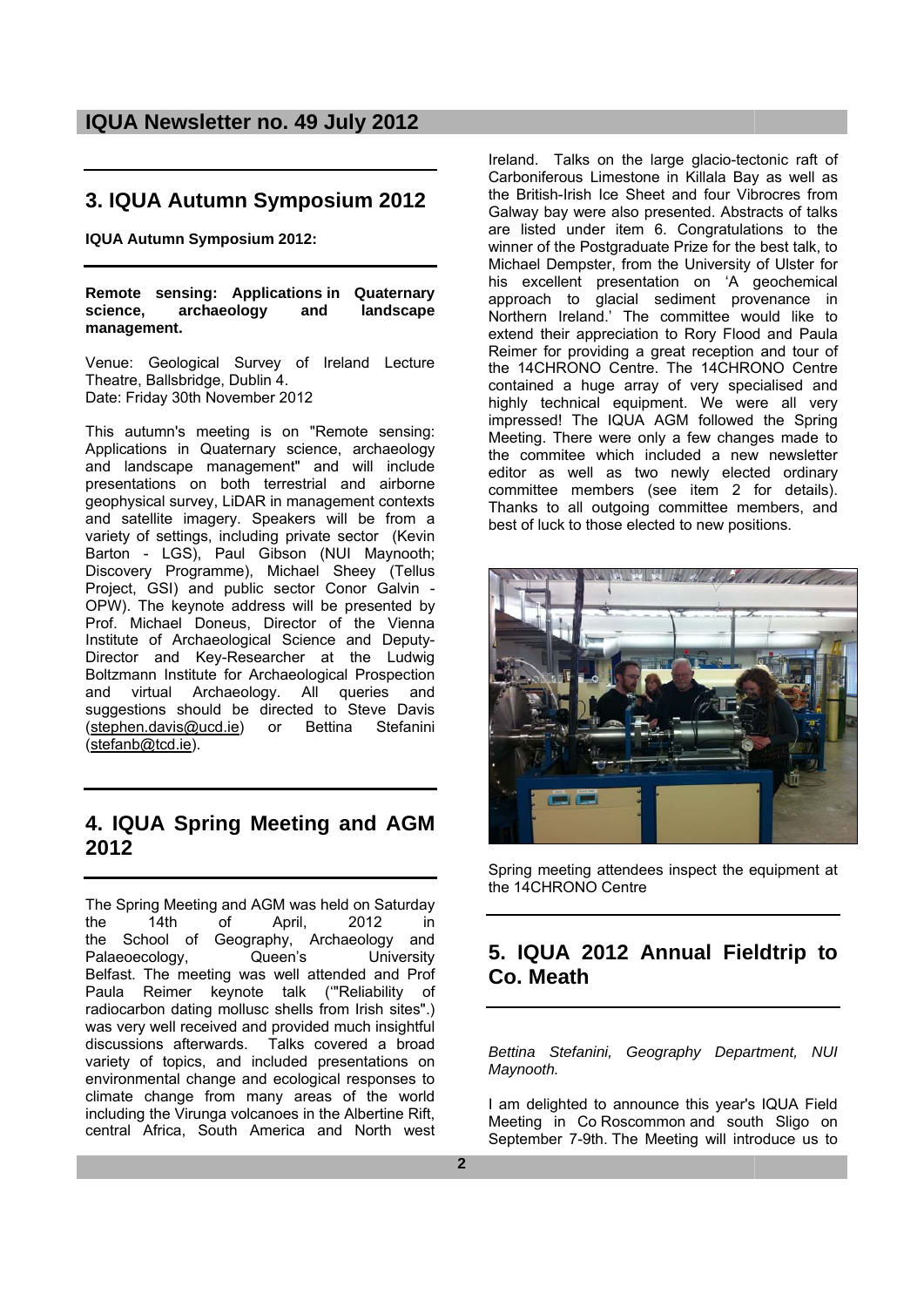outstanding karstic landscape features of Co Roscommon and its rich glacial geology. We will come eye to eye with turlough life and the enigmatic pitfields. We will hear about the Famine in Roscommon and discover the complex monuments near Tulsk and Rathcroghan. There will even be a chance to slip into the otherworld through Oweynagat's Cave. On Sunday we will visit the Bricklieve Mountains of south Sligo, explore their geology and follow the exciting new work on the least known of the Irish megalithic complexes. We will find out about what was so important about the Neolithic farming economy from new high resolution pollen work in this region.

# Programme stops:

**Friday evening 8pm in Tully's Hotel, Castlerea:**. Mary Kelly will talk about her work on how the famine affected Co Roscommon and Kevin Barton will give us a fascinating introduction to the possibilities and realities of the geophysical explorations of the Rathcroghan Mound.

**Saturday morning:** Brian Shanahan: Archaeology of the Rathcroghan area and the work of the Discovery Programme in Tulsk. Robbie Meehan: Glacial features and David Drew and Caoimhe Hickey: karst in the area. Kevin Barton: Exploring the Rathcroghan Mound and pitfields. Gary Dempsey: On the very special place that is Oweynagat's Cave.

**Lunch:** Cruachan Ai Heritage Centre, Tulsk

**Saturday afternoon:** Sarah Kimberley and Nova Sharkey: Brierfield Turlough how it works and what grows there. David Drew and Caoimhe Hickey: The Mewlaghmore dolines and karst of the Longford Springs. Robbie Meehan: Glacial Castlerea.

**Sunday:** Robert Hensey: New dates and interpretations of the Carrowkeel complex. Susann Stolze Neolithic economy through the palaeoecology of four lake sites and Robbie Meehan: Glacial legacy of the Bricklieves.

Please arrange your own accommodation, see below for a list of possibilities. Transport: There is a train to Castlerea but transport will be by private car throughout the trip. Let me know if you need a seat or have space in your car for somebody. The fee is €20/30 for members/non-members and €10/15 for student members/non-members this includes a printed field guide.

#### **Accommodation Castlerea:**

Tully's Hotel, small hotel in the centre of Castlerea: phone 094 962 0200 Fallon's B&B, phone: 094 962 1183 Armcashel B&B, www.armcashel.com phone: 094 962 0117 Ronanae's B&B 094 962 0431 Clonalis House is a Historic House that does B&B, http://clonalis.com/ phone: 094 962 0014

Please register your interest with Bettina Stefanini (email: stefanb@tcd.ie or phone 087 218 0048) to secure your place on the trip.

# **6. IQUA 2012 Spring Meeting Abstracts**

### **\*Keynote talk\***

**Reliability of radiocarbon dating mollusc shells from Irish sites** 

P.J. Reimer<sup>a\*</sup>, G. J. McCleanq<sup>a,b</sup>, D. W. Beilman<sup>a,c</sup> and S. E. Crow<sup>a,c</sup>.

<sup>a</sup> School of Geography, Archaeology and Palaeoecology, <sup>14</sup>CHRONO Centre for Climate, the Environment & Chronology, Queen's University Belfast, Belfast, BT7 1NN, UK.

**b** School of Geosciences, University of Edinburgh, Edinburgh EH9 3JW, UK.

c Department of Geography, University of Hawai'i at Manoa, Honolulu, HI 96822, USA.

\* Email: p.j.reimer@qub.ac.uk

Marine mollusc shells are frequently found in coastal and glacial deposits as well as archaeological sites throughout Ireland. Our ability to reliably use radiocarbon dates of mollusc shells to estimate calendar ages depends in part on the feeding preference and habitat of the particular species and the geology of the region (Mangerud, 1972). Marine mollusc shells are formed primarily from dissolved inorganic carbon (DIC) in seawater but in some species a portion of metabolic carbon is incorporated into the shell (Tanaka et al. 1986). Gastropods which graze on algae living on carbonate rocks are particularly prone to incorporation of carbon from the substrate into their shells (Dye et al. 1994). Measurements of mollusc shells and flesh collected live on limestone and basalt on the east and west coasts of Ireland indicate there is no substrate carbonate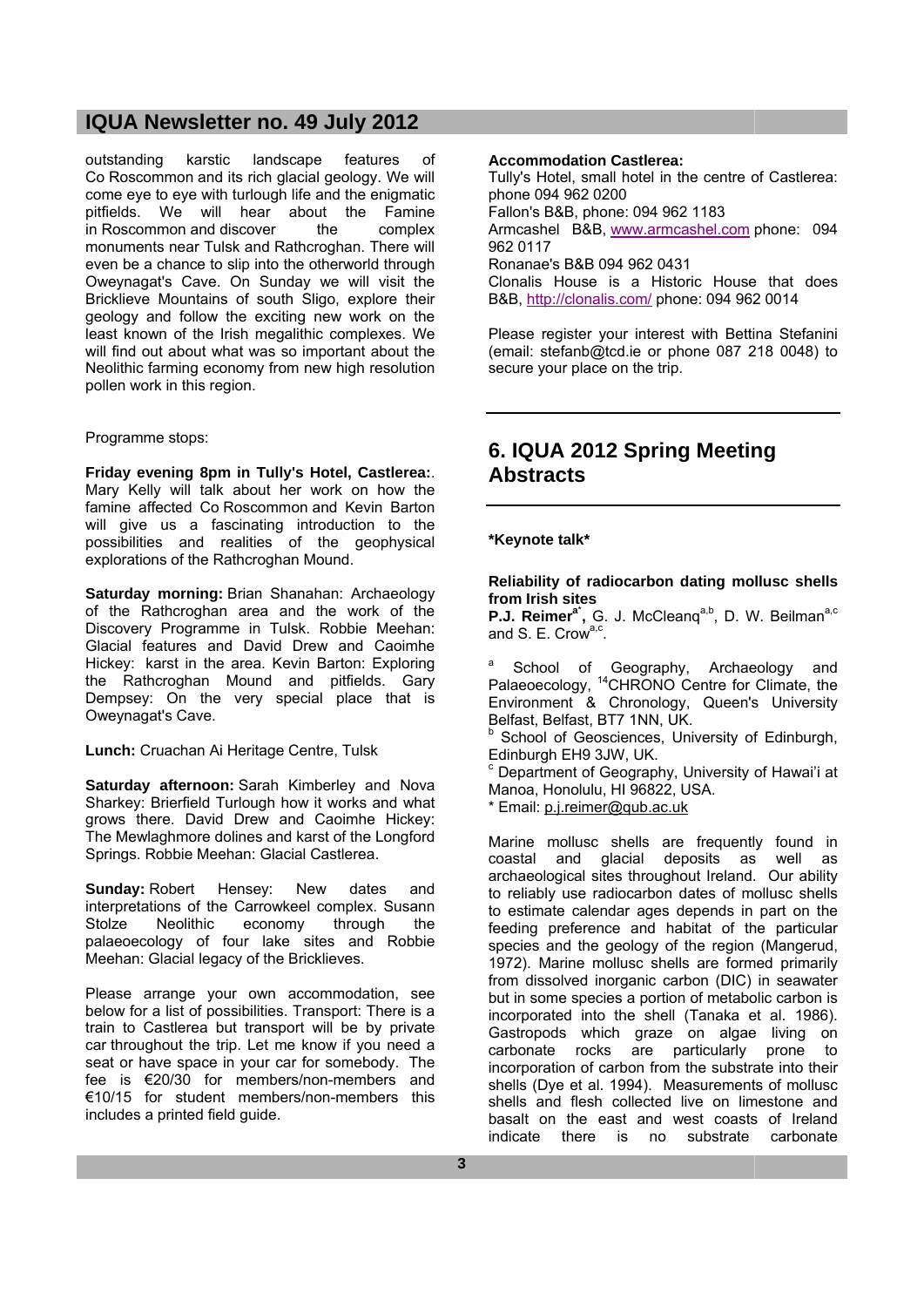incorporated into the shells of the limpets (*Patella sp.*) but raise doubts about the reliability of periwinkles (*Littorina littorea*) for radiocarbon dating. The results will have an important consequence for radiocarbon dating of geological and archaeological deposits as well as the bones of humans and animals who fed on the molluscs.

References:

Dye, T., 1994. Apparent ages of marine shells: implications for archaeological dating in Hawai'i. . Radiocarbon 36: 51-57.

Mangerud, J., 1972. Radiocarbon dating of marine shells, including a discussion of apparent age of Recent shells from Norway. Boreas, 1: 143-172.

N. Tanaka, M. C. Monaghan, and D. M. Rye, *Nature* **320**, 520 (1986)

# **Out of tune: the dangers of aligning proxy archives**

Maarten Blaauw

School of Geography, Archaeology and Palaeoecology, Queen's University Belfast Email: maarten.blaauw@qub.ac.uk

### **Abstract**

Tuning is a widespread technique to combine, date and interpret multiple fossil proxy archives through aligning supposedly synchronous events between the archives. The approach will be reviewed by discussing a number of literature examples, ranging from peat and tephra layers to orbital tuning and  $\delta^{18}$ O series from marine and ice deposits. Potential problems will be highlighted such as the dangers of circular reasoning and unrecognised chronological uncertainties, and some solutions suggested. Fossil proxy research could become enhanced if tuning were approached in a more quantitative, reliable and objective way, and especially if individual proxy archives were non-tuned and kept on independent time-scales.

**Sediment-based evidence for Holocene environmental change from the Virunga volcanoes in the Albertine Rift, central Africa Gayle McGlynn<sup>a\*</sup>, Scott Mooney<sup>b</sup> and David Taylor<sup>a</sup><br><sup>a</sup> Discipline of Geography, School of Natural** Sciences, Trinity College, University of Dublin, Dublin 2, Ireland.

**b** School of Biological, Earth and Environmental Sciences, The University of New South Wales, Sydney 2052 NSW, Australia.

\* Email: mcglyng@tcd.ie

Environmental changes in the Albertine Rift, including the effects of both long-term climate change and human activity, post a potentially serious risk in one of the world's most biodiverse areas. This study presents new well-dated sedimentary pollen and charcoal evidence from two high-altitude crater sites in the Virunga volcanoes, a group of mountains associated with the Albertine Rift: a ca. 8000-year record from a crater swamp at an altitude of 3474 m, and a ca. 2800-year record from a crater lake at an altitude of 4127 m.

Sediment-based evidence from the two crater sites shows that climate changes linked to variations in monsoonal activity during the mid-Holocene were an important driver of vegetation changes, both at high-altitude sites and more widely in adjacent parts of the Albertine Rift, with impacts apparently amplified by concurrent changes in fire regimes. An asynchronous timing of vegetation changes highlights the differential lag effects of responses of plant taxa to climate variability. Human-induced environmental change in the Albertine Rift is apparent only within the last millennium, despite the long history of human occupation of the area. Both study sites record significant forest clearance at ca. 900 cal yrs BP, involving a reduction in lower montane forest taxa and increases in disturbance indicators. Other significant changes in the upper montane forest, possibly linked to anthropogenic changes in the fire regime, are also apparent from ca. 900 cal yrs BP. Human-induced environmental modification from the early part of the last millennium, likely associated with onset of the Late Iron Age, appears to have extended to high altitudes, which were previously assumed to be pristine. The role of natural, long-term climate change as a major cause of environmental change in the Albertine Rift has been eclipsed within the last millennium by human-induced environmental effects, and this has implications for current conservation strategies.

#### **Ecological impacts of early farming in western Ireland: a palaeolimnological approach**  Karen Taylor

Department of Geography, NUI Galway Email: karen.jantaylor@hotmail.com

#### **Abstract**

This research provides an insight into both the effects and intensity of Neolithic and Bronze Age farming practices through a multi-proxy analysis of a lake sediment core from northwest Ireland. Palaeoenvironmental proxy evidence includes chironomid and stable isotopic analysis of carbon and nitrogen  $(\delta^{13}C, \delta^{15}N, \text{ and } C:N)$ . These proxies were successful in detecting various prehistoric human impacts in the lake catchment, and will help to inform early farming practices in the region. This study emphasizes the usefulness of chironomids in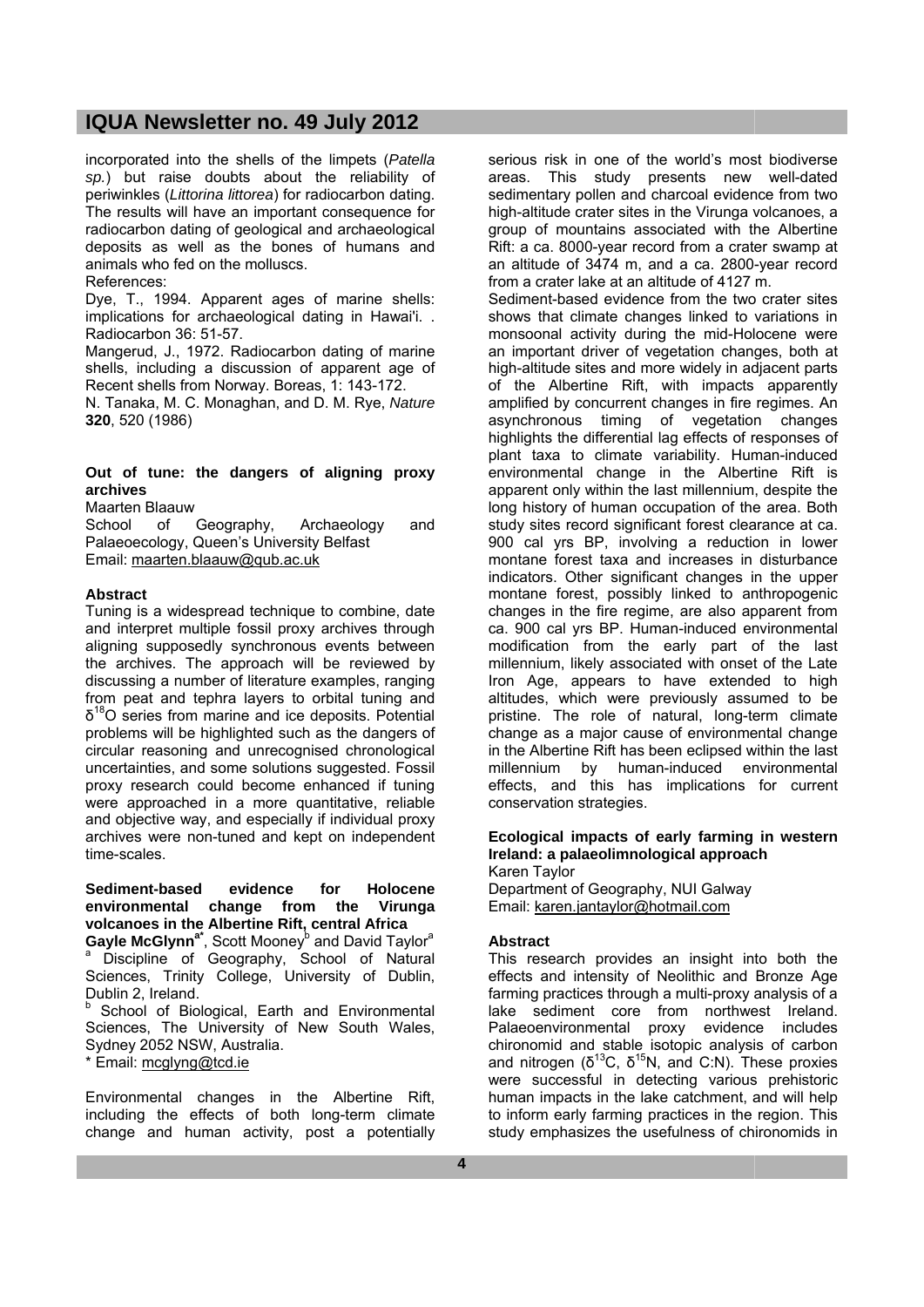archaeological research. Results from the chironomid analysis show that the first substantial period of agricultural activity during the Early Neolithic resulted in a temporary shift to more eutrophic lake conditions. The chironomid community then reverted back to its pre-impacted state following a decline in agricultural activity in the Middle to Late Neolithic. Following a second, more intensive, period of agricultural activity in the Late Neolithic/Early Bronze Age, lake trophic status was more permanently altered, even during an agricultural hiatus at the end of the Early Bronze Age to the Middle Bronze Age. This study also provides evidence of possible manuring during the Early Neolithic, as indicated by increased levels of  $\delta^{15}$ N and decreased levels of  $\delta^{13}$ C and C:N during this time. Increased sedimentation rate, along with increases in  $\delta^{13}$ C,  $\delta^{15}$ N, and C:N, the presence of chironomid taxa indicative of erosion and more<br>eutrophic lake conditions, all point to more eutrophic lake conditions, intensive land use practices during the Bronze Age.

### **A geochemical approach to glacial sediment provenance in Northern Ireland**

**Michael Dempster<sup>1\*</sup>**, Paul Dunlop<sup>1</sup>, Mark Cooper<sup>2</sup>, Andreas Scheib $3$ 

<sup>1</sup>School of Environmental Sciences, University of Ulster, Coleraine

<sup>2</sup> Geological Survey of Northern Ireland, Belfast,

3 British Geological Survey, Keyworth

\* Email: dempster-m1@email.ulster.ac.uk

# **Abstract**

Reconstruction of flow patterns for the Irish Ice Sheet has traditionally relied heavily on the interpretation of subglacial bedforms, namely ribbed moraines and drumlins. Recent research has demonstrated the interpretation of these landforms may at times be misleading, particularly over small sample areas. Furthermore not all areas of glaciated terrain experienced or retain evidence of a bedforming event. An alternative approach independent of bedform presence is to use geochemistry to establish glacial sediment provenance and hence ice flow direction. This project has used geochemistry of soil developed on till to investigate glacial sediment provenance in Northern Ireland. Principal Component Analysis has been applied to the Tellus Survey soil geochemical database for samples taken on areas of till superficial geology in the region. This approach allows identification of groups of chemical elements that can be linked to likely parent bedrock material for the till. The regional results show glacial transport and that the majority of till deposits in Northern Ireland are closely related to local

bedrock, with rapid geochemical changes at lithological boundaries. This suggests till transport rates in this sector of the Irish Ice Sheet were low, with rapid entrainment and low evacuation rates of debris to the ice margin.

# **An assessment of recent climate change and ecological response in NW Ireland using chironomid-based palaeolimnological reconstructions**

Michelle McKeown

Department of Geography, NUI Galway Email: m.mckeown1@nuigalway.ie

# **Abstract**

As anthropogenic climate warming becomes more apparent, it is important to assess the varying responses to this global phenomenon at the regional level. This paper examines the response of the chironomid community in three small low-mid elevation lakes in NW Ireland to changing summer temperature. Changes in the chironomid community from these sites were compared with a local temperature record dating from 1842. Sediment from all these sites was  $^{210}Pb$  and  $^{14}C$ -dated. Chironomid assemblage data is obtainable at the sub-decadal level. A number of recent studies have examined the effects of recent warming on aquatic ecosystems, and have shown the chironomid community to be particularly responsive to this warming trend. However the bulk of these studies have been on high-elevation or high-latitude lakes, as these sites are known to be particularly responsive to climate change. This study will offer insight into the impact of recent climate change on chironomid communities in lakes situated in mid latitude locations at lower elevations. This approach will further clarify the sensitivity of lake systems to the more subtle, although still evident, warming trends experienced in less extreme locations.

#### **Investigating late-glacial and Holocene environmental change in South America using phylogenetic and palaeoecological techniques**  Kate Johnson

School of Geography, Archaeology and Palaeoecology, Queen's University Belfast Email: kjohnson03@qub.ac.uk

# **Abstract**

Holocene [ca. 12,000 years before present] climatic and environmental changes have played an important role in the distribution and genetic diversity of modern day vegetation. However, these changes in the Southern Hemisphere remain poorly understood and previous research is sparse and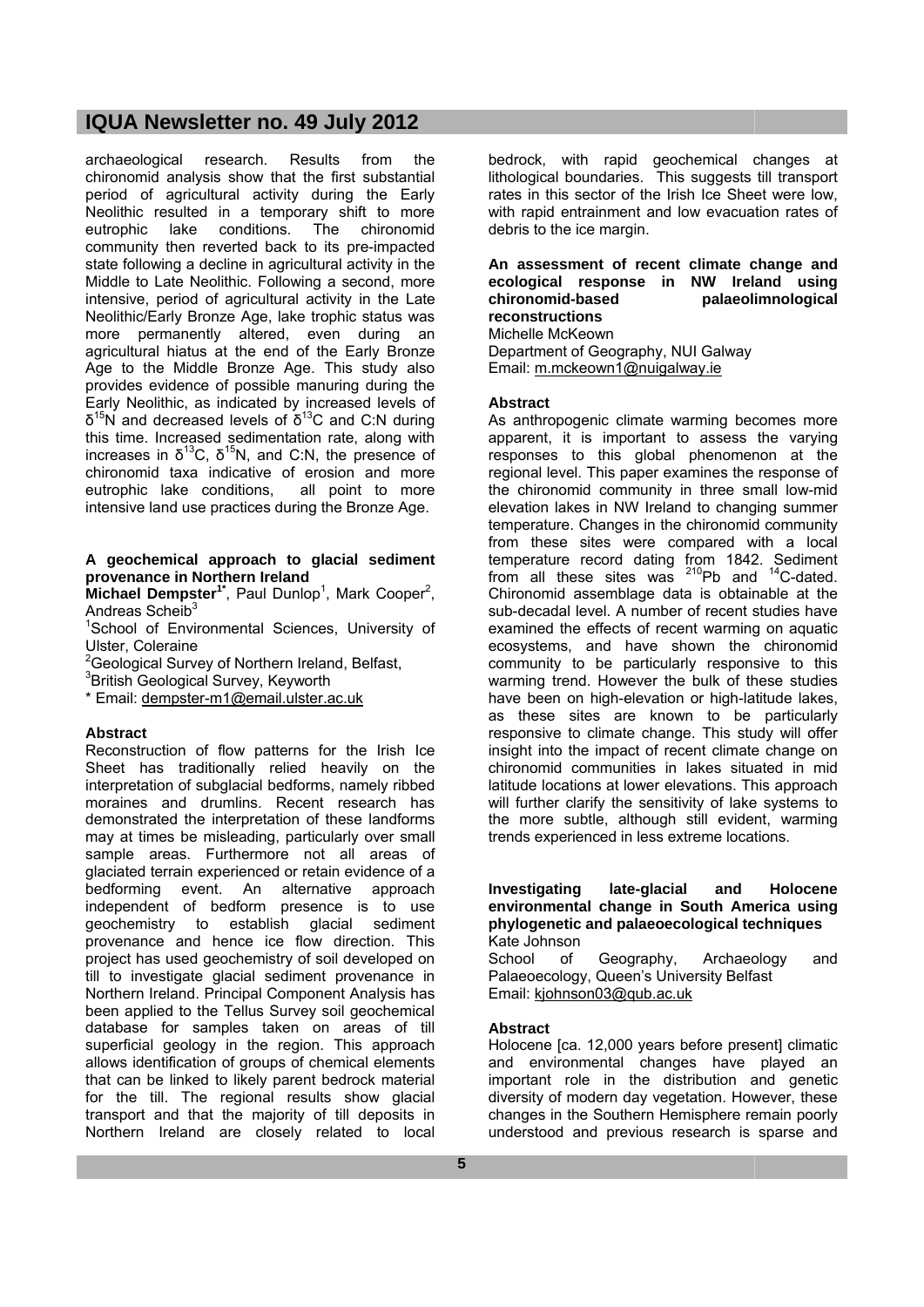often criticized. Modern day populations of Lomatia hirsuta are disjunct; the species is found in central Argentina and Chile, and Peru and Ecuador but is currently absent from northern Chile. The Araucaria araucana species is currently under threat from human activity such as forest clearance and grazing. The research will utilise chloroplast DNA and microsatellite markers of Lomatia hirsuta and Araucaria araucana to study the pattern of current distribution, coupled with the high-resolution analyses of pollen, charcoal and tephra within two lake sediment cores to investigate the environmental history of this region. It is anticipated that the research will provide insight into: 1) the timing and pattern of shifts in vegetation ecotones; 2) the frequency and regimes of fire in the region; 3) a history of volcanic activity in the region; 4) the post-glacial spread of Lomatia hirsuta, and finally; 5) the potential of combining phylogenetic analysis of<br>Araucaria araucana and palaeoecological Araucaria araucana and palaeoecological techniques to provide a richer understanding of environmental change in a region.

# **The offshore flow of the British-Irish Ice Sheet recorded by buried and exposed glacial features on the western Irish shelf**

Sara Benetti School of Environmental Sciences, University of Ulster, Coleraine Email: s.benetti@ulster.ac.uk

OLEX bathymetric data, the high-resolution multibeam bathymetric and seismic data from the Irish National Seabed Survey and from additional surveys on the Irish continental margin have revealed extensive evidence for past ice sheet advance and retreat across the western Irish continental shelf. These marine geophysical data confirmed that the British-Irish Ice Sheet (BIIS) extended for at least 100-150 km offshore of west Ireland and Scotland onto the continental shelf and left a signature of drumlins, moraines and iceberg scours, both buried and at the seabed. These features provide unequivocal evidence for past extension of the BIIS to the shelf edge, reconfiguration of the ice sheet into a series of lobes during deglaciation, followed by subsequent slow retreat of grounded ice.

This talk will present an overview of the buried and exposed glacial features across the western Irish shelf, as well as report on the initial observations on sediment cores collected from these features.

#### **An Examination of Four Vibrocores from Galway Bay – Preliminary Results**

**Joyce Novak<sup>1\*</sup>**, Catherine Dalton<sup>1</sup>, Caroline  $C$ usack $2$ 

<sup>1</sup>Mary Immaculate College, University of Limerick, South Circular Road, Limerick <sup>2</sup>Marine Institute, Oranmore, Co. Galway \* Email: joyce.novak@mic.ul.ie

Coastal sediment records can be used to track Holocene environmental change; including climate change, sea level rise, freshwater discharge and recent anthropogenic changes. An understanding of past, contemporary and future coastal systems requires temporal datasets that can integrate natural conditions and subsequent human induced deviations. This project is a paleoecological study, utilising the sediment record to link spatial and temporal data for coastal ecosystems and applies their use in the Galway Bay region. A transect of the inner bay silt/clay depositional areas <1.8km from the coast was targeted for core extraction. These sediments are being examined for their physical, chemical and biological properties and their response to bay dynamics, the range of natural variability and responses to unusual events. Sediment records portray amalgamated profiles of the extent of land-based activities, along with sedimentation rates, time marker horizons, geochemical signatures and biological responses represented in fossil assemblages. These assemblages provide an ecological track for further assessment of contemporary and future impacts. This presentation portrays the work completed to date: four Vibrocore samples have been examined and sedimentology, lithology and stratigraphy have been established; fourteen AMS <sup>14</sup>C dates have been obtained, ranging from 535±22 to 11,699±41 years BP. On-going investigations include fossil assemblages, biochemical properties, salinity levels and sea-level variation. Based on these investigations, past climatic conditions and environmental change during the Holocene in Galway Bay will be assessed.

#### **Sedimentary processes and provenance of the West Bengal Sundarbans: results and interpretations of facies dynamics**  Rory Flood

School of Geography, Archaeology and Palaeoecology, Queen's University Belfast Email: rflood02@qub.ac.uk

# **Abstract**

The Sundarbans, situated at the confluence of the River Ganges, Brahmaputra and Hughli serves as the primary habitat for many endangered wildlife species, including the Bengal Tiger. The primary aim of this project is to discern the sources, processes responsible and the rate of sedimentation taking place in this estuarine-deltaic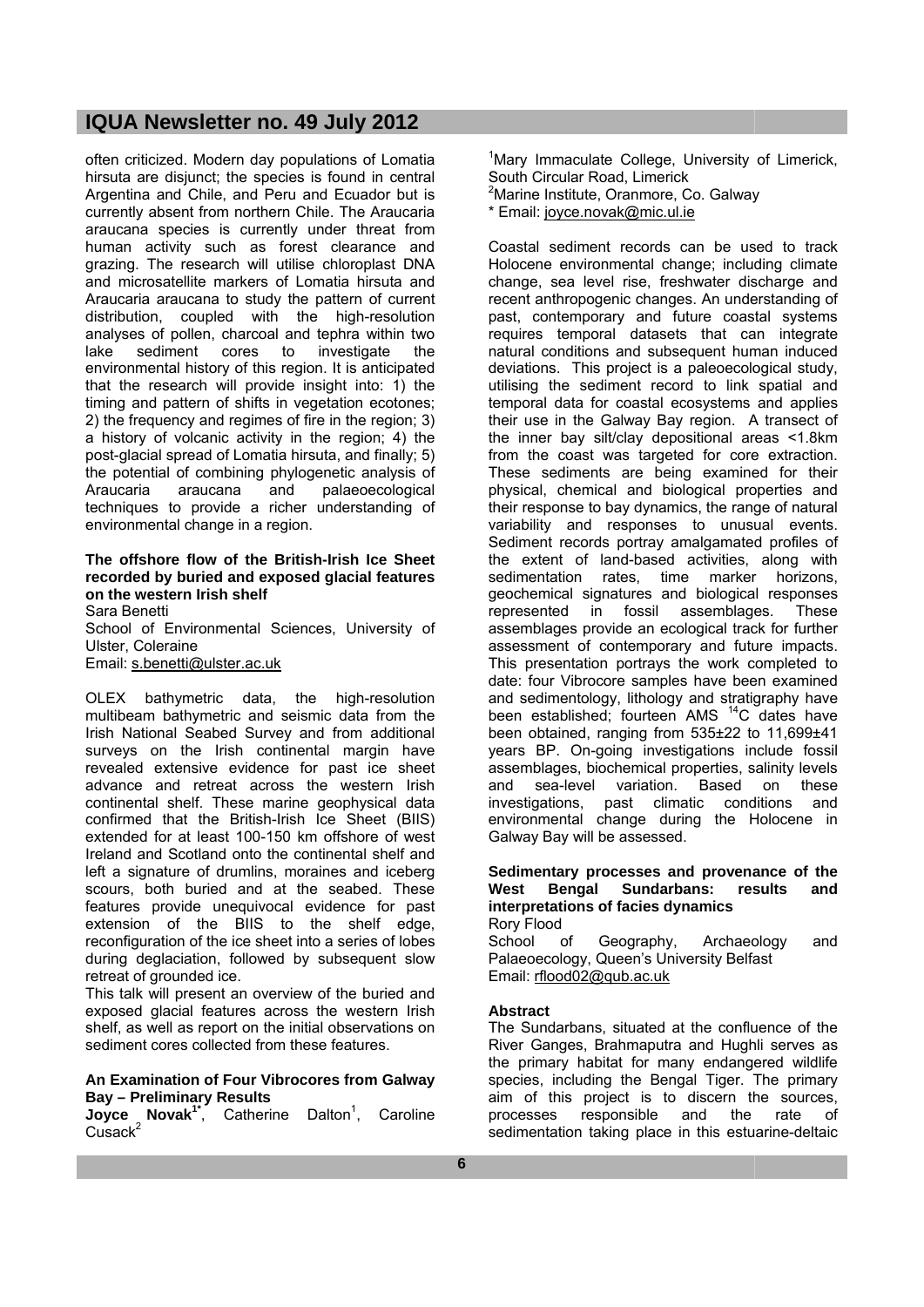environment. A sedimentary facies analysis approach using the geochemical and sedimentological characteristics (powder x-ray diffraction, x-ray fluorescence and particle size analysis) of three cores retrieved from the south Sundarbans has shown quite distinctive mineralogical assemblages and grain size distributions. The mineralogical results from the three cores examined may represent two distinct pathways of sediment entering the Sundarbans; through the products of weathering in parent rock material introduced allochthonously and through some autogenic clay pedogensis. Particle size analysis has been able to elucidate some of the processes behind sedimentation, in particular the role of tidal ebb and flow factors with the sedimentary sequences in the Sundarbans showing a progressive fining-up from the base to the surface of the cores collected. Radiocarbon  $(^{14}C$  AMS) dating has been undertaken in order to constrain some record on the rate of sedimentation taking place. The consensus regarding sedimentation in the Sundarbans has been held that these areas are 'cut-off' from a supply of detrital, terrigenous sources of sedimentation. However, the preliminary results developed with this project appear to challenge this assertion and show that there are dynamic, in-situ processes taking place within this system.

### **Reconstructing the last Newfoundland Ice Sheet through the last glacial cycle (~28ka-10ka yr BP) Maureen McHenry1\*** and Paul Dunlop<sup>1</sup>

<sup>1</sup>School of Environmental Sciences, University of Ulster, Coleraine

\* Email: mc\_henry-m@email.ulster.ac.uk

# **Abstract**

Ice sheets are an integral part of the global climate system and are recognised as both responding to and driving climatic change. Concerns of instability and increased melting rates observed in contemporary ice sheets and the potential impact of these on global sea-levels, has led to a need to establish how ice sheets respond to external forcing over long-time periods. An established methodology is to use the glacial landform record to reconstruct palaeo-ice sheet behaviour which provides critical information on how ice-sheets respond to external forcing through entire glacial cycles. The former Newfoundland Ice-sheet is of particular significance due to its position on the fringes of the North Atlantic and the much larger North American Laurentide Ice Sheet. Analyses of this record can provide new information on wider ice sheet-oceanatmosphere interactions in this region. The aims of this project are to systematically map the glaciated landscape in Newfoundland using satellite remote sensing and use this data to reconstruct the dynamic history of the former Newfoundland ice sheet during the last glacial cycle. This poster presents the initial results from the mapping programme and shows the distribution of subglacial landforms in eastern Newfoundland which are used to reconstruct the former ice flow pathways.

# **A large glacio-tectonic raft of Carboniferous Limestone in Killala Bay, Co. Mayo**

Michael Philcox

Department of Geology, School of Natural Sciences, Trinity College Dublin Email: mphilcox@tcd.ie

# **Abstract**

A glacio-tectonic raft complex >400 m long is exposed on the E side of Kilcummin Head. The largest element in the complex is a thrust sheet >300 m long and <14 m thick consisting of interbedded limestone (<1 m) and shaly units (<2 m). The northern 120 m of this thrust sheet is ramped up over a lower sheet of the same beds. Vertical joints in the limestones have locally developed into S-dipping "domino" faults, while the topmost bed of the raft is undeformed ("bookshelf faulting") reflecting ice-induced northward shear. Glacial striations are orientated N-S. The main thrust sheet is covered by blocky, sandstonedominant, de-glacial-phase diamicts enclosing "floating" rafts <35 m long.

The northernmost 70 m of the cliff section consists of a stack sub-horizontal thrust sheets >30 m long. Each consists of a highly deformed shaly unit, capped by a little-deformed limestone, which at the N end forms an enclosing terminal overfold.

The extensive sub-horizontal form of these thrust sheets and the absence of listric faults indicate that the thrust sheets were emplaced successively upwards, not as piggy-backs.

Northward thrusting of the raft complex is in line with drumlin orientation through the Ox Mountains, but relative timing is unknown.

# **7. Notices**

# **\* Bill Watts 14CHRONO Award 2012\***

Congratulations to the winners of the Bill Watts 14CHRONO Award won by Thomas Roland, University of Exeter and Michelle McKeown, NUI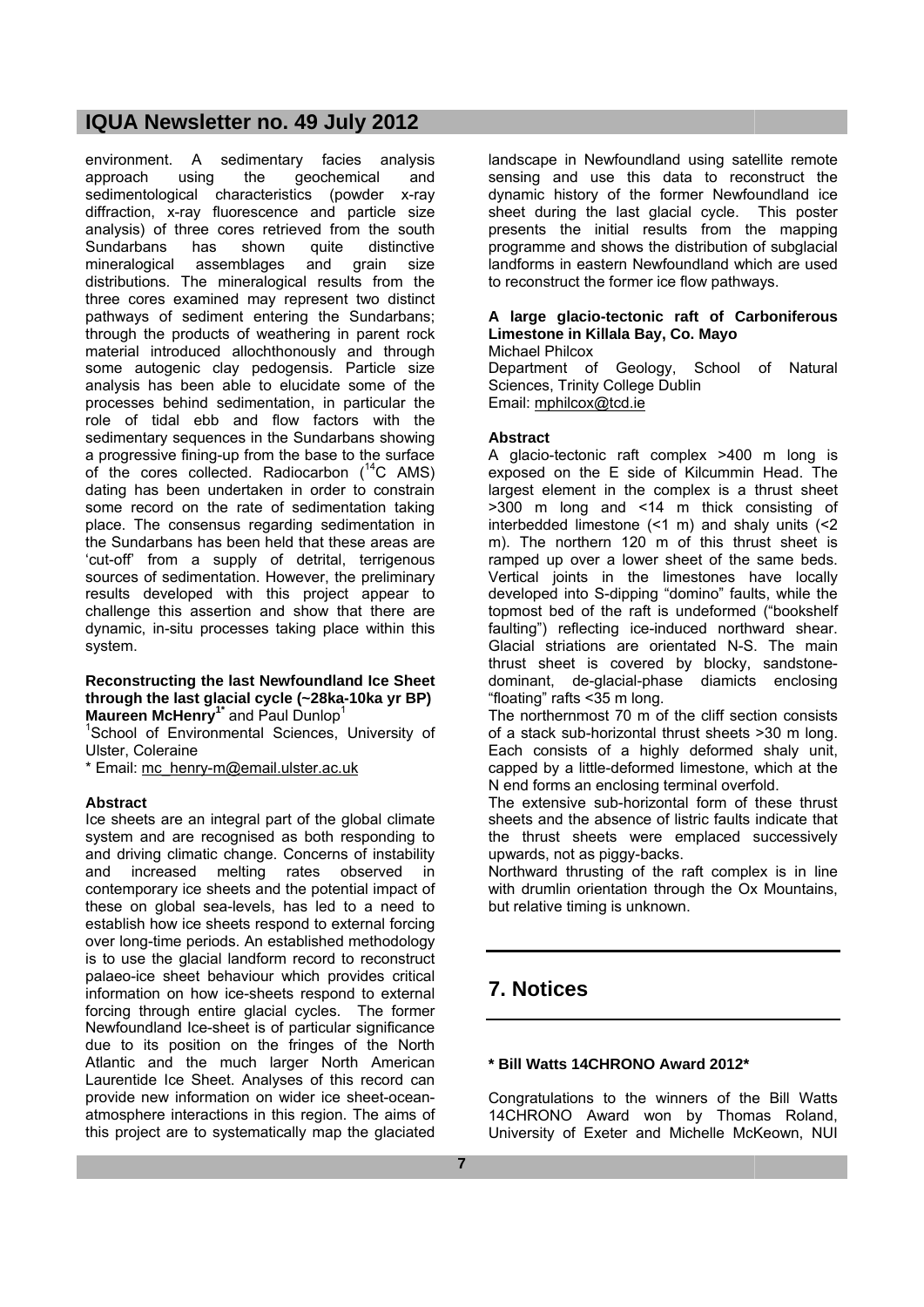Galway. The next round of applications will be open until 31<sup>st</sup> October 2012. For more details, contact Bettina Stefanini (stefanb@tcd.ie).

### **\*Bill Watts 14CHRONO Award 2011\***

A Bill Watts 14CHRONO Award from IQUA in collaboration with <sup>14</sup>Chrono Centre, QUB, financed three AMS<sup>14</sup>C dates, is gratefully acknowledged by Beatrice Ghilardi and Michael O'Connell. These dates helped greatly in establishing a chronology for the record from Cooney Lough. A short article on the results is detailed below.

*New evidence for unstable climate in Ireland during the early Holocene with particular reference to the 8.2 ka event* 

Beatrice Ghilardi and Michael O'Connell Palaeoenvironmental Research Unit, School of Geography and Archaeology, NUI Galway

New pollen analytical evidence, the first from Ireland and Britain to clearly demonstrate a major climate anomaly some 8200 years ago (the so-called 8.2 ka event), has recently become available through investigations carried out on lake sediments retrieved from Cooney Lough, Co. Sligo. This small but relatively deep lake (maximum recorded depth: 8.6 m) lies 2 km west of Ballysadare, in the fertile lowland coastal strip between the Ox Mountains and Ballysadare Bay. The lake was cored by a NUIG/Kiel University coring team in April 2010. Two cores were collected from a raft anchored at the centre of the lake using an Usinger piston corer. While the focus of the investigations was reconstruction of prehistoric farming impact recorded in the upper part of the sediment sequence, preliminary investigations suggested that the lower part of the sequence contained a good record of early Holocene environmental change and especially the 8.2 ka climate anomaly. This anomaly, first recognised on the basis of oxygen stable-isotope evidence from Greenland ice cores. is the sharpest, i.e. most rapid, and severest climatic fluctuation of the post-glacial period.

Subsequent detailed pollen analytical investigations carried out on the relevant part of the core as identified in the preliminary investigations have shown (a) a shift in woodland composition in favour of birch and pine (both cold-tolerant trees) at the expense of hazel and oak (both thermophilous), (b) a more open woodland structure and (c) a substantial decline in pollen production at 8.2 ka. These changes leave no doubt but that this part of Sligo experienced a substantial climatic downturn it is suggested that mean annual temperatures were

depressed by at least 2°C for probably a century or more — and a shift towards more continental-type climate, i.e. drier and colder, especially in winter, at about 8200 years ago.

The detailed results, including evidence of other early Holocene climate anomalies and the implications of the findings for the 8.2 ka event in wider contexts, are discussed in Ghilardi and O'Connell (2012).

### **Reference**

Ghilardi, B. and O'Connell, M. 2012. Early Holocene vegetation and climate dynamics with particular reference to the 8.2 ka event: pollen and macrofossil evidence from a small lake in western Ireland. *Vegetation History and Archaeobotany,* DOI: 10.1007/s00334-012-0367-x

### **\*IQUA new web site\***

Francis Ludlow, has published a brand new IQUA website which deserves a special thank you as well as a big congratulations for all the hard work that has gone in to setting it up. The web site is a fantastic source of information for academics, amateurs, governmental and industrial partners with interest in Irish landscape change during the most recent period of the Quaternary. All events and information relating to IQUA's publications, conferences and field meetings are displayed on the web site. See www.iqua.ie for more information. For matters relating to the IQUA website, please contact Francis Ludlow (ludlowf@tcd.ie).

# **\*INQUA Humans and Biosphere\***

The new INQUA Humans and Biosphere (HAB COMM) web site please has recently been launched and can be accessed at http://chrono.qub.ac.uk/habcom/

Nicki Whitehouse is now President of this Commission would like to ask IQUA members to let her know if they would like to be added to there mailing list. They regularly send out newsletters with information on their activities plus details of INQUA funded opportunities.

# **\*Irish Geoscience Network\***

The Irish Geosciences Network, of which IQUA is a member, met for the first time this spring. The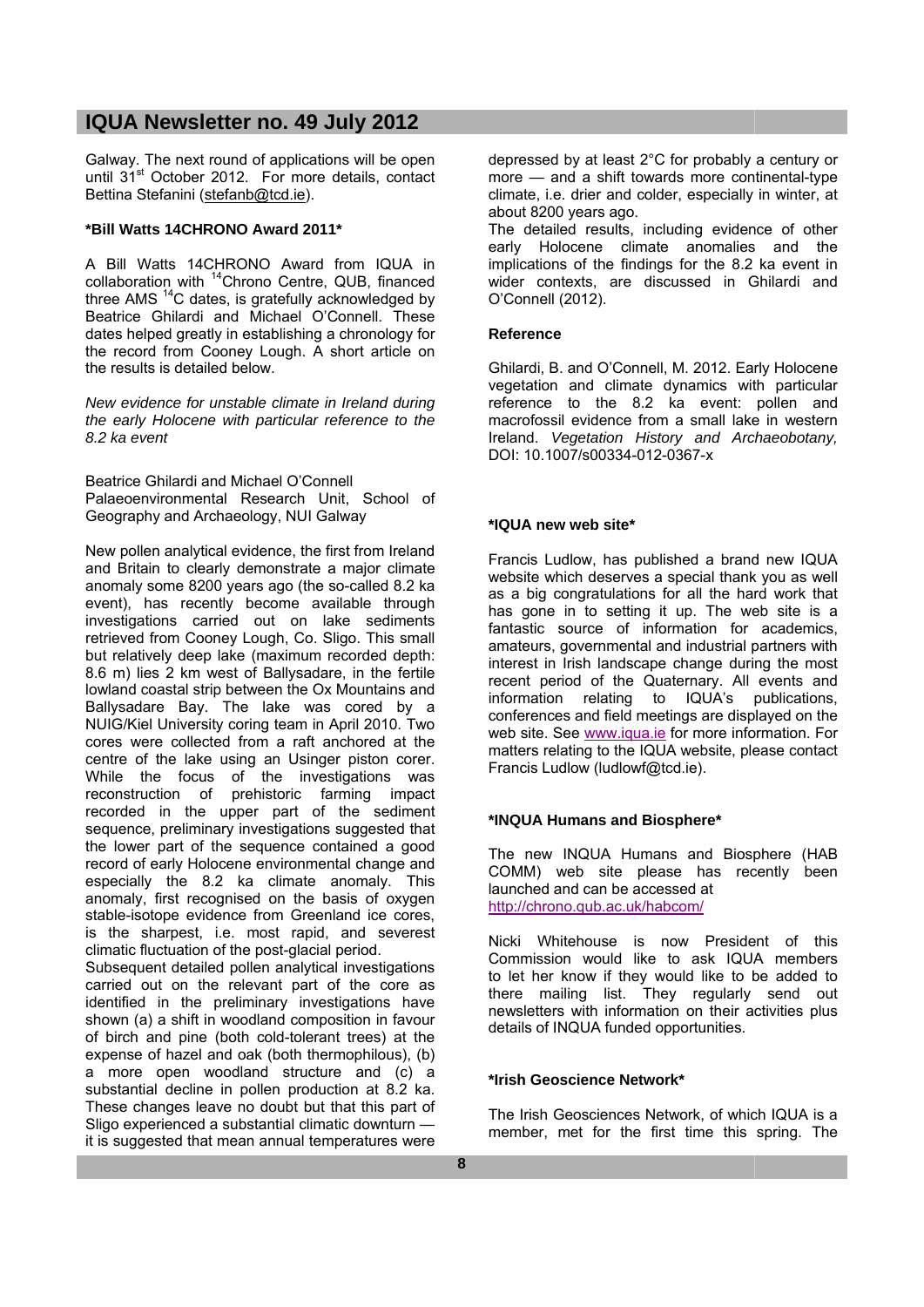Network was founded under the auspices of the Institute of Geologists of Ireland and comprises a dozen associations. The purpose of the Network is to try and work more closely together, for instance in areas of education and policy. The first practical gain of this is a comprehensive calendar which lists events organised by the different associations and which can be accessed through the website of the IGI (www.igi.ie)

#### **\*The Galway Geology Association (GGA), '***An Cumann Geolaíochta na Gaillimhe'.* **The genesis and growth of a new Geology Association \***



Those of you from the west of the country and who have an interest in geology will be happy to hear of the foundation last September of the Galway Geology Association

(GGA), '*An Cumann Geolaíochta na Gaillimhe'.* The association grew out of the past membership of the Earth Science evening diploma courses in both geology and gemmology, conducted by the National University of Ireland Galway (NUIG); courses which continue to be conducted. The close contact between the GGA and the College has been retained; Earth and Ocean Science, NUIG, allow the GGA the use of their facilities for meetings and lectures. With a growing membership, now in excess of 40, the GGA will commence its new season on 25 September, 2012. As was the case with last year, activities for 2012/13 will centre on monthly talks/presentations, fieldtrips and courses, both of a one day/weekend and a longer variety.

Dr. Allesandra (Alex) Costanzo of the Earth and Ocean Sciences, NUIG, and who is a prominent member of the GGA will again run a course this coming season in *An Fuarán*, the Moycullen Adult Education Centre. This course which is hosted by the County Galway Vocational Educational Committee will be conducted under the auspices of the GGA. Last year's course - '*Introduction to Earth Sciences: Geology'* - was conducted on one night a week over 20 weeks and all attendees became active members of the GGA. The exact format and theme of this year's course has yet to be decided.

The Association will formally launch its programme for 2012/13 at its first meeting for the coming season on Tues evening, 25<sup>th</sup> September, in the main lecture hall, Earth and Ocean Sciences, The Quad, NUIG and to which all are welcome. The GGA membership ranges from the professional geologist through the amateur to those who wish for a little knowledge to enhance a walk through our beautiful countryside. Members travel from as far afield as Sligo, Castlebar and Mullingar and range in age from 4 years (family membership) to 84.



The fossil Phanerotinus cristatus was adopted as our emblem after founder member Pat Flaherty discovered two of these rare

fossils, which inspired his idea for the GGA logo. There were previously only nine recorded specimens of P. cristatus, five from Ireland and four from the UK. (Wyse Jackson et.al. Irish Journal of Earth Sciences, 2000;18:113-122)

For more information check the GGA out at www.galwaygeology.weebly.com or contact the<br>secretary (Pat Muldoon) at secretary (Pat Muldoon) at galwaygeology@gmail.com.

# **8. Past Events**

**\*ESOF Dublin, City of Science 2012\*** 

#### **Field trip: Dublin in the grip of an ice age - a bus tour of the Wicklow Mountains.**

Date: Saturday, 19<sup>th</sup> May 2012.

Organised by Pete Coxon as IQUA contribution to<br>the Dublin City of Science the Dublin City of Science programme. http://www.dublinscience2012.ie/2012/ 05/dublin-in-the-grip-of-an-ice-age/

Pete Coxon, Fraser Mitchell and Patrick Wyse Jackson who are experts in landscape and vegetation history from a variety of scientific backgrounds lead a fascinating tour of the Dublin and Wicklow Mountains as part of the ESOF Dublin City of Science. The day involved a bus tour (starting at Nassau Street in central Dublin) and stops included the northern edge of the Wicklow Mountains, Lough Bray, The Liffey Head Bog, Lough Tay viewpoint, (lunch in Roundwood), Glendalough, Lough Nahanagan and Hollywood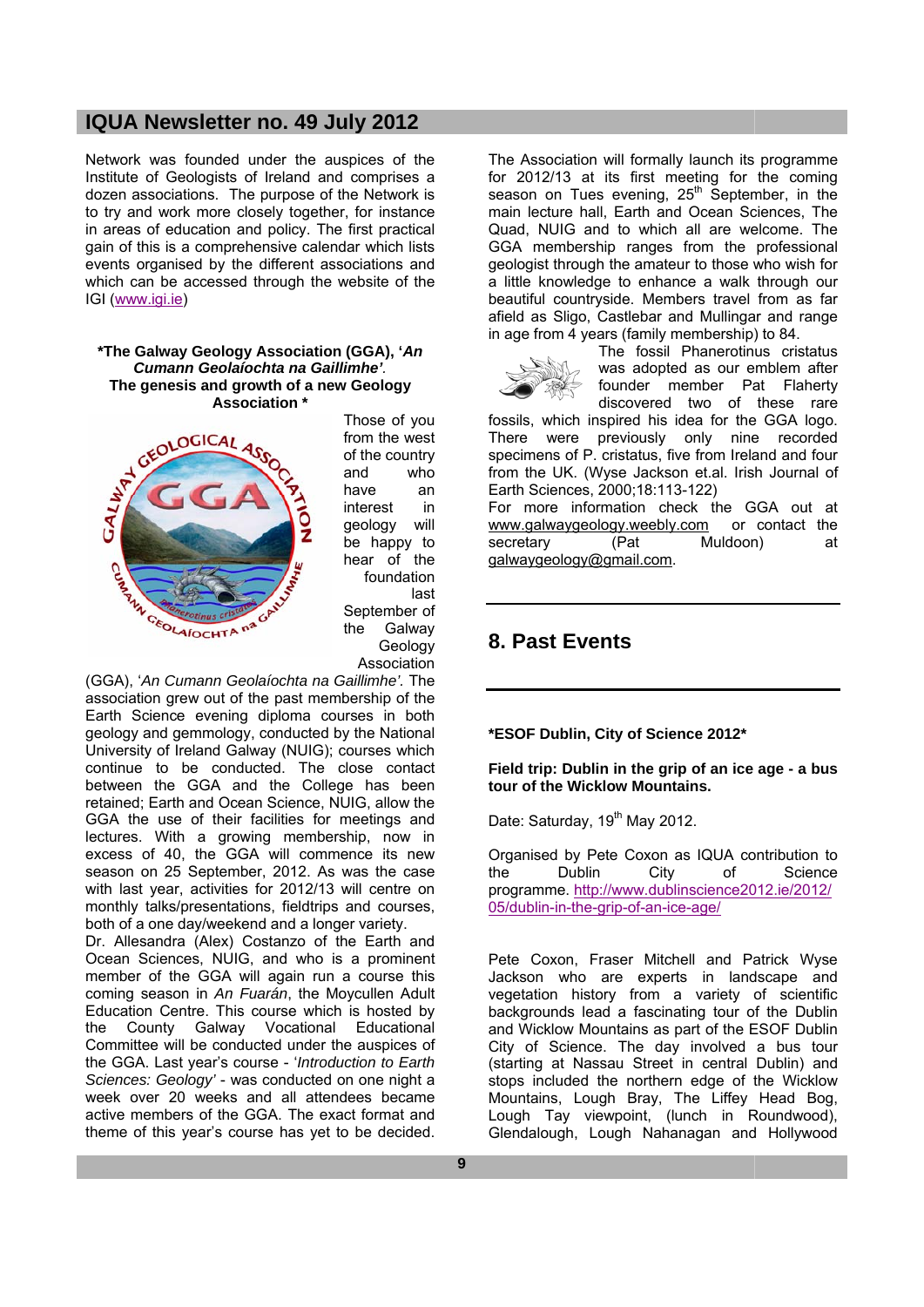Glen. The leaders provided many exciting and insightful explanations of how the landscape has come to look the way it does, the forests of the last 10,000 years and their clearance and what the future may hold. The area around Dublin and Wicklow abounds with the evidence of these huge changes in climate. The trip also included a demonstration of peat coring as well as an exploration into the formation of the large glacial features in the region's landscape including glacial corries, huge glacial lake basins and other glacial and geomorphological features.

A wonderfully illustrated guide outlining the day's tour has been published by IQUA with sponsorship from Wicklow County Council and is available to purchase at: http://www.iqua.ie/



Pete Coxon and Patrick Wyse Jackson in the Wicklow Mountains at the Dublin in the grip of an ice age bus tour

#### **The impact of ice sheet and ocean interactions on climate change**

<http://esof2012.sched.org/venue/The+Liffey+A?ifra me=yes&w=990&sidebar=yes&bg=no#sched-bodyouter>

Steve McCarron convened this session which explored research in the North Atlantic region and showed that the Irish continental shelf is a critical area for climatic research. Among other themes the speakers discussed the potential that a rapidly melting Greenland Ice Sheet could force unexpected and rapid climatic change in the North Atlantic region.

# **Speakers**

Colm O'Cofaigh, Durham University, UK Hans Petter Sejrup, University of Bergen, Norway Paul Dunlop, University of Ulster, UK

Sara Benetti, University of Ulster, UK

**Environmental archaeology walking tour of Dublin City Centre by the Irish Palaeoecology and Environmental Archaeology Network (IPEAN)** 

Date: Thursday, 12<sup>th</sup> July 2012.

Organised by Bettina Steffanini as IPEAN contribution to the Dublin City of Science programme. http://www.dublinscience2012.ie/2012/ 07/environmental-archaeology-walking-tour-ofdublin-city-centre-2/

A very well attended and exciting tour of the Viking and medieval heart of Dublin city took place as part of the Dublin City of Science week. The tour gave some fresh insights and perspectives on this part of Medieval Dublin from an environmental archaeology background. The tour was given by Bettina Stefanini and Nikolah Gilligan.

#### **\* Geoscience 2012 Conference\***

An excellent conference was organised by the GSI in Dublin Castle in April 2012. The general themes of the conference were water (both surface and groundwater) and hazards in the urban environment from the perspective of the public sector and industry. On the second day the Tellus Border Project held its annual seminar in the morning and the GSI and Marine Institute reported on recent highlights along with updates on infrastructural projects and INFORMAR, the national marine mapping programme.

#### **\* Russell Coope Memorial Talks \***

Scott Elias and Nicki Whitehouse hosted a day of talks in Royal Holloway, London to commemorate Prof Russell Coope who died on 26th November 2011. Russell pioneered the use of fossil beetles to reconstruct environmental conditions. The conference was excellent and well attended. Delegates heard how his interests and work went far beyond environmental reconstruction and how they continue to inspire a new generation of palaeoentomologists.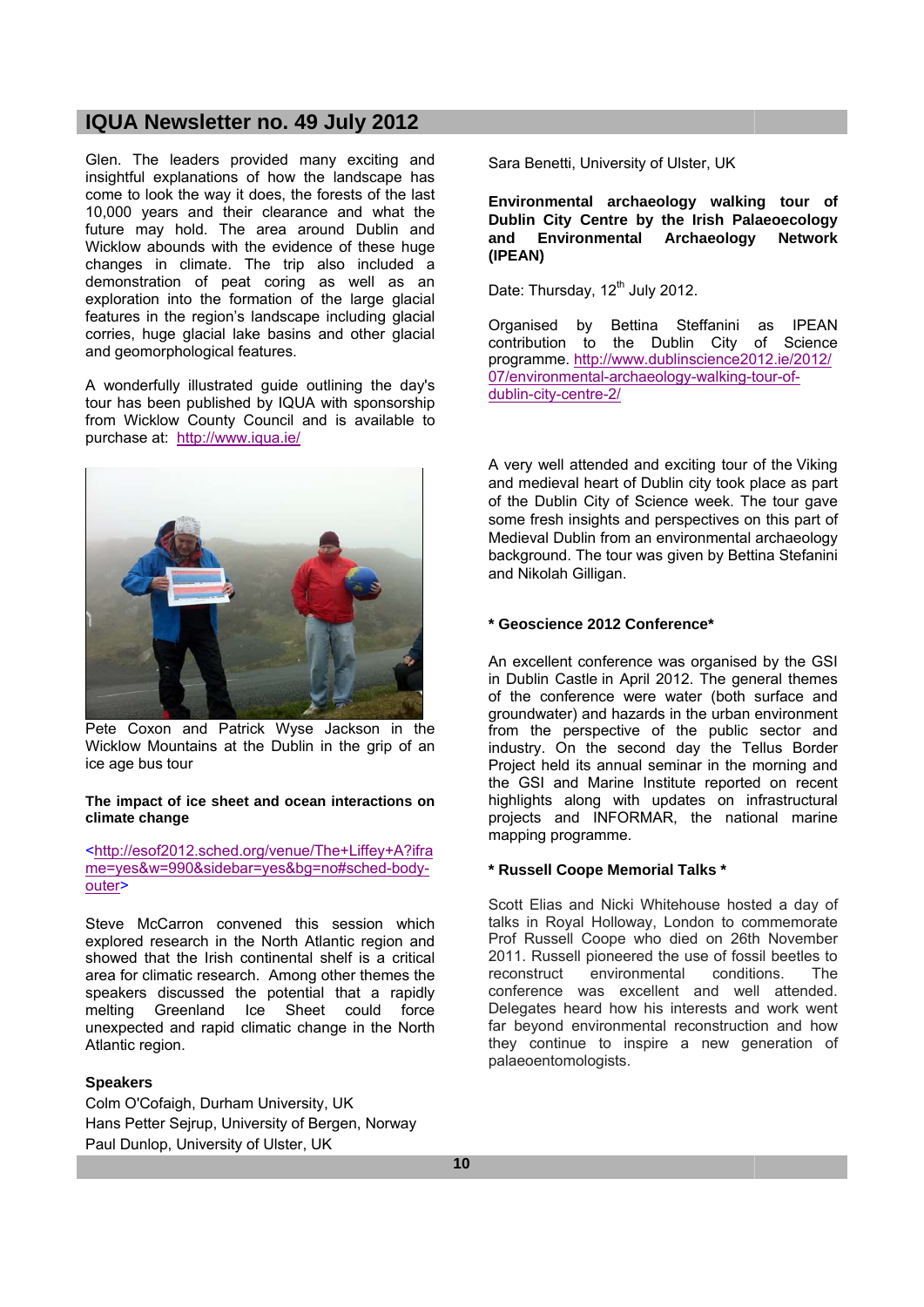# **9. Forthcoming workshops, seminars & conferences**

As many of you will know, Frank Mitchell was born 100 years ago on October 15th 1912. IQUA would really appreciate ideas on how we could celebrate the centenary. (The RSAI Mitchell Memorial Lecture, on October 25th, will be about Frank Mitchell and will be given by Michael Ryan.). Any ideas please contact Bettina Stefanini at stefanb@tcd.ie

*Futures and Pasts: archaeological science on Irish road schemes* will take place on Thursday 23 August at the City Wall Space, Wood Quay Venue, Dublin Civic Offices, Dublin 8. This year's seminar is the NRA's contribution to the Dublin City of Science 2012 Public Engagement Programme. To register please contact Lillian Butler at +353 1 6602511 or lbutler@nra.ie

*Ireland in a Roman World An International and Interdisciplinary ConferenceRobert Emmet Theatre, Trinity College Dublin,* 20-21 October 2012

The Discovery Programme is proud to announce the first international interdisciplinary conference that will consider how communities in Ireland engaged with the Roman world. Invited leading academics are from Ireland, England, Scotland, Germany, Denmark and the USA to present papers from across the subjects of Archaeology, History, Classics, Earth Sciences, Iron Age studies and 'Celtic' Studies, covering the Iron Age through to Late Antiquity

# **10. Recent Publications**

Becker, K., Armit, I., Eogan, J. and Swindles, G.T. 2012. Later prehistoric radiocarbon dates from Ireland: an audit. Journal of Irish Archaeology 19, 19-25.

Carden RF, McDevitt AD, Zachos FE, Woodman PC, O'Toole P, Rose H, Monaghan NT, Campana MG, Bradley DG, Edwards CJ (2012).

Phylogeographic, ancient DNA, fossil and morphometric analyses reveal ancient and modern introductions of a large mammal: the complex case of red deer (Cervus elaphus) in Ireland. Quaternary Science Reviews 42: 74-84.

Farroqui, A., Kumar, A. and Swindles, G.T. 2012. Thecamoebian communities as proxies of seasonality in lake sadatal in the Ganga-Yamuna Plains of North India. Palaeontologia Electronica 15 (1), 3A, 19p.

Ghilardi, B. and O'Connell, M. 2012. Early Holocene vegetation and climate dynamics with particular reference to the 8.2 ka event: pollen and macrofossil evidence from a small lake in western Ireland. *Vegetation History and Archaeobotany,* DOI: 10.1007/s00334-012-0367-x

Knight, J. 2011. Drumlin formation in a confined bedrock valley, northwest Ireland. Boreas, 40 (2), 289-302.

Knight, J. and Burningham, H. 2011. Boulder dynamics on an Atlantic-facing coastline, northwest<br>Ireland. Marine Geology. 283 (1-4). Geology, 283 (1-4), 56-65.

Knight, J. and Harrison, S. 2011. Climate and landscape change. Town & Country Planning, 80 (12), 552-555.

Knight, J. 2011. Discussion of megaclast transport and erosion of rocky shorelines: a comment on Williams (2010). Irish Journal of Earth Sciences, 29, 23-24.

Knight, J. and Burningham, H. 2011. Sand dune morphodynamics and prehistoric human occupation in NW Ireland. In: Brown, A.G., Basell, L.S. and Butzer, K.W. (eds) Geoarchaeology, Climate Change and Sustainability. Geological Society of America Special Paper 476, 81-92.

Knight, J. 2011. Uses and limitations of field mapping of lowland glaciated landscapes. In: Smith, M.J., Paron, P. and Griffiths, J. (eds) Geomorphological Mapping: a handbook of techniques and applications, Elsevier, London, 529- 546.

Knight, J., Mitchell, W.A. and Rose, J. 2011. Geomorphological field mapping. In: Smith, M.J., Paron, P. and Griffiths, J. (eds Geomorphological Mapping: a handbook of techniques and applications, Elsevier, London, 151- 187.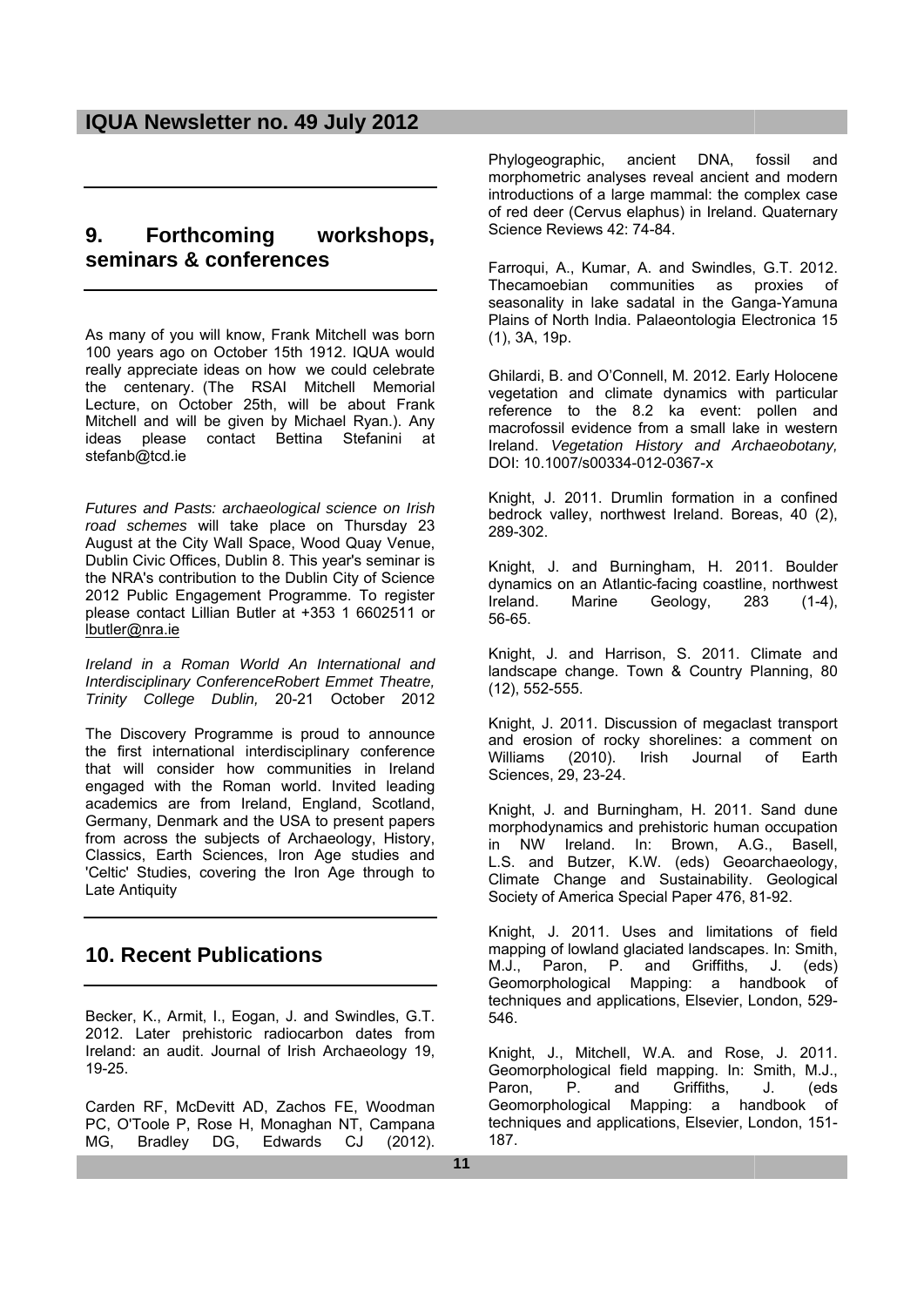Lawson, I.T., Swindles, G.T., Plunkett, G. and Greenberg, D. 2012. The spatial distribution of Holocene cryptotephras in north-west Europe since 7 ka: implications for understanding ash fall events from Icelandic eruptions. Quaternary Science Reviews 41, 57-66.

Masselink, G., Hughes, M.G. and Knight, J. 2011.<br>Introduction to Coastal Processes and Introduction to Coastal Processes and Geomorphology (2nd edition). Hodder, London, ISBN 978-1-44412-240-4.

Rea, H.A., Swindles, G.T. and Roe, H.M. 2012. The Hekla 1947 tephra in the North of Ireland: distribution, concentration and geochemistry. Journal of Quaternary Science 27, 425-431.

Rushworth, G., Swindles, G.T. and Taylor, T. 2012. Late Quaternary vegetation history of Attermire, Yorkshire Dales. In: O'Regan, H.J., Faulkner, T. and Smith, I.R. (eds.) Cave Archaeology and Karst Geomorphology of North West England: Field Guide. Quaternary Research Association. London, 151-153

Smith, M.J. and Knight, J. 2011. Palaeoglaciology of the last Irish Ice Sheet reconstructed from striae evidence. Quaternary Science Reviews, 30, 147-160.

Swindles, G.T., Patterson, R.T., Roe, H.M. and Galloway, J.M. 2012. Evaluating periodicities in peat-based climate proxy records. Quaternary Science Reviews 41, 94-103.

Swindles, G.T., Taylor, T.F. and Rushworth, G. 2012. Cave sediments from the Attermire-Horseshoe complex, Yorkshire Dales. Quaternary Newsletter 126, 58-63.

Wilson, P., Westley, K., Plets, R. & Dempster, M. 2011. Radiocarbon dates from the inter-tidal peat bed at Portrush, County Antrim. *Irish Geography* 44, 323-329.

Wilson, P. 2011. Re-interpretation of the 'relict protalus rock glacier' at Grasmoor End, northwest Lake District. *North West Geography* 11(2), 1-6.

Wilson, P. & Smith, A. 2012. A sub-lateral boulder moraine in Dunnerdale, SW Lake District. *Proceedings, Cumberland Geological Society* 8, 69- 80.

Wilson, P., Lord, T.C. & Vincent, P.J. 2012. Origin of the limestone pedestals at Norber Brow, North

Yorkshire, UK: a re-assessment and discussion. *Cave and Karst Science* 39, 5-11.

Wilson, P., Lord. T.C., Barrows, T.T. & Vincent, P.J. 2012. Cosmogenic isotope analysis and surface exposure dating in the Yorkshire Dales. In: O'Regan, H.J., Faulkner, T. & Smith, I.R. (eds), *Cave Archaeology and Karst Geomorphology of North West England: Field Guide*. Quaternary Research Association, London, 117-135.

Wilson, P., Telfer, M.W., Lord, T.C. & Vincent, P.J. 2012. Loessic sediments in northwest England. In: O'Regan, H.J, Faulkner, T. & Smith, I.R. (eds), *Cave Archaeology and Karst Geomorphology of North West England: Field Guide*. Quaternary Research Association, London, 143-150.

# **11. General Membership Items**

**Please let your students/colleagues know about IQUA and encourage them to join.** 

# **Join/Renew IQUA membership online via PayPal**

We encourage all our members to update their annual subscription for 2012.

IQUA now offers a fast, safe, online payment system already familiar to many (**PayPal**) for joining IQUA or renewing your membership (!), and for purchasing past field guides (where available). The annual membership cost is: €15 waged; €10 students/unwaged.

PayPal allows you to pay securely with your credit/debit card via the IQUA website:

# http://www.iqua.ie/membership.html

Simply click on the relevant "Pay Now" button and follow the on-screen instructions. Upon completing the process, you will receive a confirmation receipt from PayPal, and shortly thereafter confirmation from the Treasurer of your membership status.

For the convenience of members, we are also offering a three-year membership option with automatic billing. PayPal will automatically debit your credit/debit card each year for the relevant amount (either €15 or €10). This happens each year on the date you initially join/renew. To try this